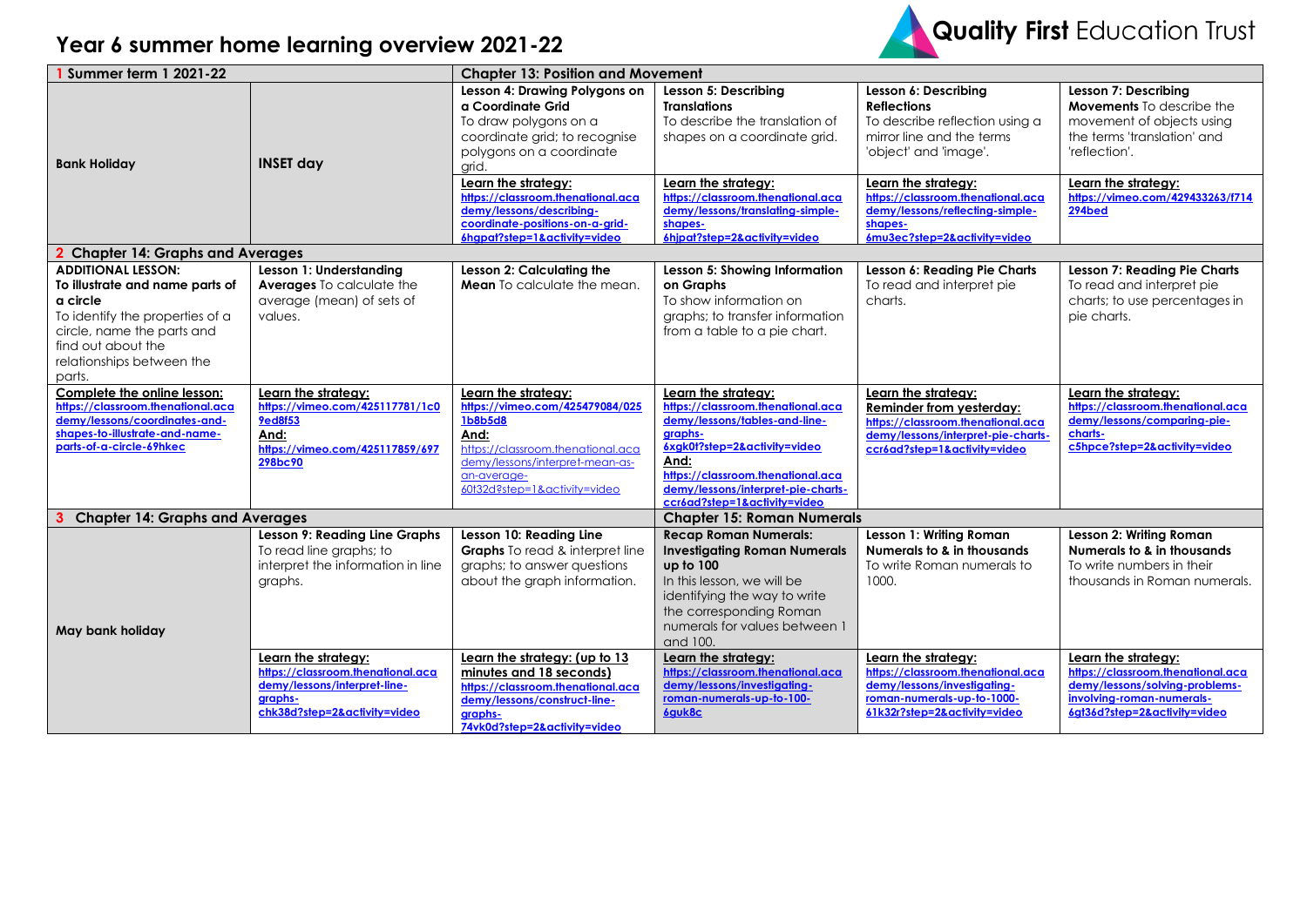## **Year 6 summer home learning overview 2021-22**



| <b>4</b> Consolidation                                                                                                                                                               |                                                                                                                                                                                                  |                                                                                                                                              |                                                                                                                                                                                        |                                                                                                                                                                                                                                |                                                                                                                                                                                                                                           |
|--------------------------------------------------------------------------------------------------------------------------------------------------------------------------------------|--------------------------------------------------------------------------------------------------------------------------------------------------------------------------------------------------|----------------------------------------------------------------------------------------------------------------------------------------------|----------------------------------------------------------------------------------------------------------------------------------------------------------------------------------------|--------------------------------------------------------------------------------------------------------------------------------------------------------------------------------------------------------------------------------|-------------------------------------------------------------------------------------------------------------------------------------------------------------------------------------------------------------------------------------------|
| <b>Revisit addition strategies</b>                                                                                                                                                   | <b>Revisit subtraction strategies</b>                                                                                                                                                            | <b>Revisit addition and</b><br>subtraction                                                                                                   | <b>Revisit multiplication and</b><br>division (including multi-step<br>word problems and measures)                                                                                     | <b>Revisit formal methods using</b><br>measures word problems (incl.<br>converting measures)                                                                                                                                   | <b>Revisit order of operations</b>                                                                                                                                                                                                        |
| Complete the online lesson:<br>https://classroom.thenational.aca<br>demy/lessons/strategies-for-<br>addition-6njk4d                                                                  | Complete the online lesson:<br>https://classroom.thenational.aca<br>demy/lessons/strategies-for-<br>subtraction-6mv32d                                                                           | Complete the online lesson:<br>https://classroom.thenational.aca<br>demy/lessons/applying-addition-<br>and-subtraction-74tp2d                | Complete the online lesson<br>https://classroom.thenational.aca<br>demy/lessons/solve-problems-<br>involving-division-with-remainders-<br>part-1-6hjp6t                                | Complete the online lesson:<br>https://classroom.thenational.aca<br>demy/lessons/decimals-and-<br>measures-solving-problems-<br>including-the-conversion-of-<br>standard-units-of-measure-6nhp8e                               | Complete the online lesson:<br>https://classroom.thenational.aca<br>demy/lessons/order-of-operations-<br>ctk3et                                                                                                                           |
| <b>5</b> Consolidation                                                                                                                                                               |                                                                                                                                                                                                  |                                                                                                                                              |                                                                                                                                                                                        |                                                                                                                                                                                                                                |                                                                                                                                                                                                                                           |
| <b>Revisit order of operations</b>                                                                                                                                                   | <b>Embed fractions</b>                                                                                                                                                                           | <b>Revisit unit fractions of</b><br>amounts (reinforcing 'of'<br>means multiply)                                                             | <b>Revisit non-unit fractions of</b><br>amounts:                                                                                                                                       | <b>Revisit fractions of amounts</b>                                                                                                                                                                                            | Revisit percentages of<br>amounts                                                                                                                                                                                                         |
| Complete the online lesson:<br>https://classroom.thenational.aca<br>demy/lessons/consolidating-<br>order-of-operations-68t34d                                                        | Complete the online lesson:<br>https://classroom.thenational.aca<br>demy/lessons/fractions-multiply-<br>and-divide-with-improper-<br>fractions-74tk8c                                            | Complete the online lesson:<br>https://classroom.thenational.aca<br>demy/lessons/to-find-unit-fractions-<br>of-a-given-quantity-61k34t       | Complete the online lesson:<br>https://classroom.thenational.aca<br>demy/lessons/finding-non-unit-<br>fractions-of-quantities-c5jp4d                                                   | Complete the online lessons:<br>https://classroom.thenational.aca<br>demy/lessons/fractions-of-<br>quantities-1-6wuk6r<br>Then:<br>https://classroom.thenational.aca<br>demy/lessons/fractions-of-<br>quantities-part-2-cmt36t | Complete the online lessons:<br>https://classroom.thenational.aca<br>demy/lessons/finding-percent-of-<br>a-quantity-6xh36d<br>Then:<br>https://classroom.thenational.aca<br>demy/lessons/solve-problems-<br>involving-the-calculation-of- |
| <b>6 Consolidation</b>                                                                                                                                                               |                                                                                                                                                                                                  |                                                                                                                                              |                                                                                                                                                                                        |                                                                                                                                                                                                                                | percentages-of-amounts-c5gkge                                                                                                                                                                                                             |
| Revisit problem solving with<br>percentages:                                                                                                                                         | <b>Revisit fractions, decimals and</b><br>percentage problems                                                                                                                                    | <b>Revisit co-ordinates: Solving</b><br>practical coordinate problems<br>Solving problems involving<br>coordinates.                          | Revisit interpreting graphs:<br><b>Interpret Line Graphs</b><br>In today's lesson, we will<br>explore discrete and<br>cumulative data and interpret<br>different types of line graphs. | Revisit graphs and data:<br><b>Interpret Pie Charts</b><br>In today's lesson, we will learn<br>to interpret pie charts.                                                                                                        | Revisit converting units of time<br>To convert between units of<br>time, look at equivalent times<br>and then solve problems<br>involving time.                                                                                           |
| Learn the strategy:<br>Complete the online lesson<br>https://classroom.thenational.aca<br>demy/lessons/solve-problems-<br>involving-the-use-of-percentages-<br>for-comparison-6mtk6t | Learn the strategy:<br>Complete the online lesson<br>https://classroom.thenational.aca<br>demy/lessons/recall-and-use-<br>equivalences-between-fractions-<br>decimals-and-percentages-<br>6dh6cc | Complete the online lesson:<br>https://classroom.thenational.aca<br>demy/lessons/solving-practical-<br>coordinate-problems-part-1-<br>c9h3ec | Complete the online lesson:<br>https://classroom.thenational.aca<br>demy/lessons/interpret-line-<br>graphs-chk38d                                                                      | Complete the online lesson:<br>https://classroom.thenational.aca<br>demy/lessons/interpret-pie-charts-<br>ccr6ad                                                                                                               | Complete the online lesson:<br>https://classroom.thenational.aca<br>demy/lessons/decimals-and-<br>measures-convert-between-units-<br>of-time-c4r66c                                                                                       |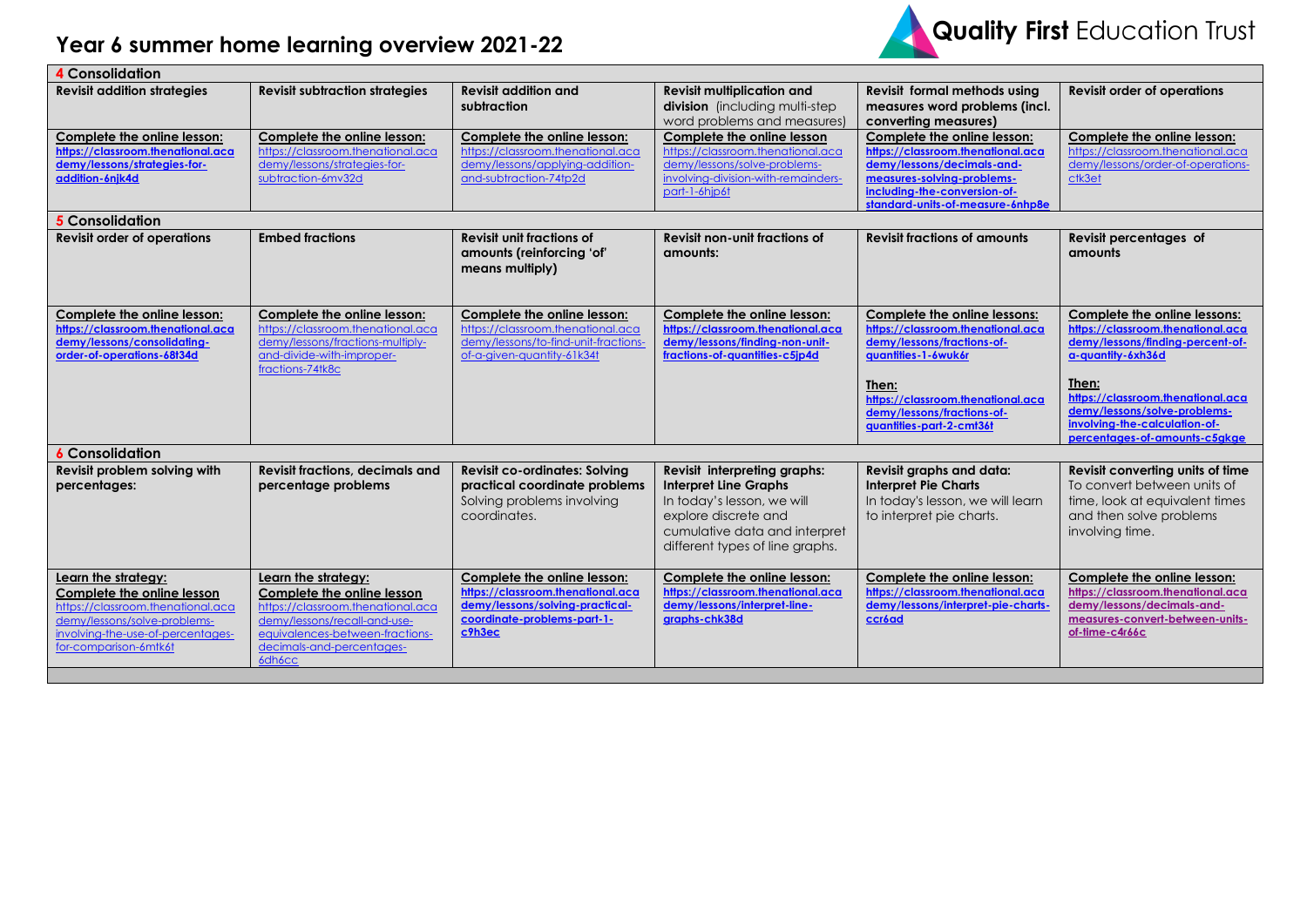

| <b>Summer term 2 2021-22</b>                                                                                                                                                              |                                                                                                                                                                                                                                                     |                                                                                                                                                                           |                                                                                                                                                                                                    |                                                                                                                                                                                                                                              |                                                                                                                                                                                           |  |
|-------------------------------------------------------------------------------------------------------------------------------------------------------------------------------------------|-----------------------------------------------------------------------------------------------------------------------------------------------------------------------------------------------------------------------------------------------------|---------------------------------------------------------------------------------------------------------------------------------------------------------------------------|----------------------------------------------------------------------------------------------------------------------------------------------------------------------------------------------------|----------------------------------------------------------------------------------------------------------------------------------------------------------------------------------------------------------------------------------------------|-------------------------------------------------------------------------------------------------------------------------------------------------------------------------------------------|--|
| Consolidation                                                                                                                                                                             |                                                                                                                                                                                                                                                     |                                                                                                                                                                           |                                                                                                                                                                                                    |                                                                                                                                                                                                                                              |                                                                                                                                                                                           |  |
| <b>Revisit understanding other</b><br>powers of ten within one-<br>million<br>To begin to understand the<br>magnitude of one million.                                                     | <b>Revisit estimating and</b><br>rounding contexts<br>Developing number sense and<br>applying the skills of rounding<br>and estimating linked to<br>everyday situations.                                                                            | Revisit rounding to a required<br>degree of accuracy<br>To explore rounding 7-digit<br>numbers to the nearest<br>multiple of 100,000 with<br>varying degrees of accuracy. | <b>Revisit formal division</b><br>methods with remainders                                                                                                                                          | <b>Revisit dividing with</b><br>remainders in different<br>contexts (part 1)                                                                                                                                                                 | <b>Revisit dividing with</b><br>remainders in different<br>contexts (part 2)                                                                                                              |  |
| Complete the online lesson:<br>https://classroom.thenational.aca<br>demy/lessons/understanding-<br>other-powers-of-ten-within-one-<br>million-6dh64r                                      | Complete the online lesson:<br>https://classroom.thenational.aca<br>demy/lessons/estimating-and-<br>rounding-contexts-6gw34d                                                                                                                        | Complete the online lesson:<br>https://classroom.thenational.aca<br>demy/lessons/rounding-to-g-<br>required-degree-of-accuracy-<br>6wu32t                                 | Complete the online lesson:<br>https://classroom.thenational.aca<br>demy/lessons/solving-problems-<br>involving-division-with-remainders-<br>part-2-6muk4d                                         | Complete the online lesson:<br>https://classroom.thenational.aca<br>demy/lessons/represent-<br>remainders-in-different-ways-<br>depending-on-the-context-of-the-<br>problem-part-1-chj3et                                                    | Complete the online lesson:<br>https://classroom.thenational.aca<br>demy/lessons/represent-<br>remainders-in-different-ways-<br>depending-on-the-context-of-the-<br>problem-part-2-ccu32d |  |
| Consolidation<br>$\mathbf{p}$                                                                                                                                                             |                                                                                                                                                                                                                                                     |                                                                                                                                                                           |                                                                                                                                                                                                    |                                                                                                                                                                                                                                              |                                                                                                                                                                                           |  |
| Revisit 'common factor' and<br>'common multiple' as<br>properties of a number<br>Exploring factors and multiples<br>of numbers, including<br>identifying common factors<br>and multiples. | <b>Revisit decimals and</b><br>measures: Convert between<br>standard measures Converting<br>between grams and kilograms<br>and problems involving mass.                                                                                             | <b>Revisit scaling: Solve problems</b><br>involving scale factor in<br>shapes<br>In today's lesson, we will solve<br>problems involving scale<br>factor.                  | <b>Revisit scaling: Solve problems</b><br>involving the relative size of<br>two quantities (Part 1)<br>In this lesson, we will solve<br>problems involving the relative<br>size of two quantities. | <b>Revisit scaling: Solve problems</b><br>involving the relative size of<br>two quantities (Part 2)<br>In this lesson, we will solve<br>problems involving the relative<br>size of two quantities, where<br>multi-step scaling is necessary. | Revisit ratio: Use ratio to<br>express relationships<br>In today's lesson, we will use<br>ratio to express relationships.                                                                 |  |
| Complete the online lesson:<br>https://classroom.thenational.aca<br>demy/lessons/understand-the-<br>terms-common-factor-and-<br>common-multiple-as-properties-of-<br>a-number-cdk68c      | Complete the online lessons:<br>https://classroom.thenational.aca<br>demy/lessons/decimals-and-<br>measures-convert-between-<br>standard-measures-6cupac                                                                                            | Complete the online lesson:<br>https://classroom.thenational.aca<br>demy/lessons/solve-problems-<br>involving-scale-factor-in-shapes-<br>c4u3ar                           | Complete the online lesson:<br>https://classroom.thenational.aca<br>demy/lessons/solve-problems-<br>involving-the-relative-size-of-two-<br>avantities-part-1-68r6ac                                | Complete the online lesson:<br>https://classroom.thenational.aca<br>demy/lessons/solve-problems-<br>involving-the-relative-size-of-two-<br>guantities-part-2-61k68d                                                                          | Complete the online lesson:<br>https://classroom.thenational.aca<br>demy/lessons/use-ratio-to-<br>express-relationships-70tpad                                                            |  |
| 3 Consolidation                                                                                                                                                                           |                                                                                                                                                                                                                                                     |                                                                                                                                                                           |                                                                                                                                                                                                    |                                                                                                                                                                                                                                              |                                                                                                                                                                                           |  |
| Revisit problem solving using<br>ratio and scaling                                                                                                                                        | <b>Revisit number: Balancing</b><br>equations to find unknown<br>values To balance equations<br>to find unknown values. To use<br>the image of a see-saw to<br>think about equivalent<br>calculations, level = equal<br>(equivalent) to each other. | Revisit finding an unknown<br>addend<br>To find an unknown addend<br>when the sum is changed.                                                                             | <b>Revisit decimal equivalents of</b><br>fractions<br>Converting a fraction to a<br>decimal using different<br>strategies.                                                                         | <b>Revisit finding Equivalent</b><br><b>Fractions</b><br>To explore the relationship<br>between the numerator and<br>denominator (between and<br>within fractions), find factors<br>and simplifying fractions                                | <b>Revisit representing fractions</b>                                                                                                                                                     |  |
| Complete the online lesson<br>https://classroom.thenational.aca<br>demy/lessons/ratio-problems-<br>$c$ 5hk4r                                                                              | Complete the online lesson:<br>https://classroom.thenational.aca<br>demy/lessons/balancing-<br>equations-to-find-unknown-<br>values-6nk3ge                                                                                                          | Complete the online lesson:<br>https://classroom.thenational.aca<br>demy/lessons/find-an-unknown-<br>addend-70vkae                                                        | Complete the online lessons:<br>https://classroom.thenational.aca<br>demy/lessons/decimal-<br>equivalents-of-fractions-cnh32r                                                                      | Complete the online lesson:<br>https://classroom.thenational.aca<br>demy/lessons/understanding-<br>equivalence-75hkge                                                                                                                        | Complete the online lesson:<br>https://classroom.thenational.aca<br>demy/lessons/to-identify-<br>describe-and-represent-fractions-<br>ccw3ee                                              |  |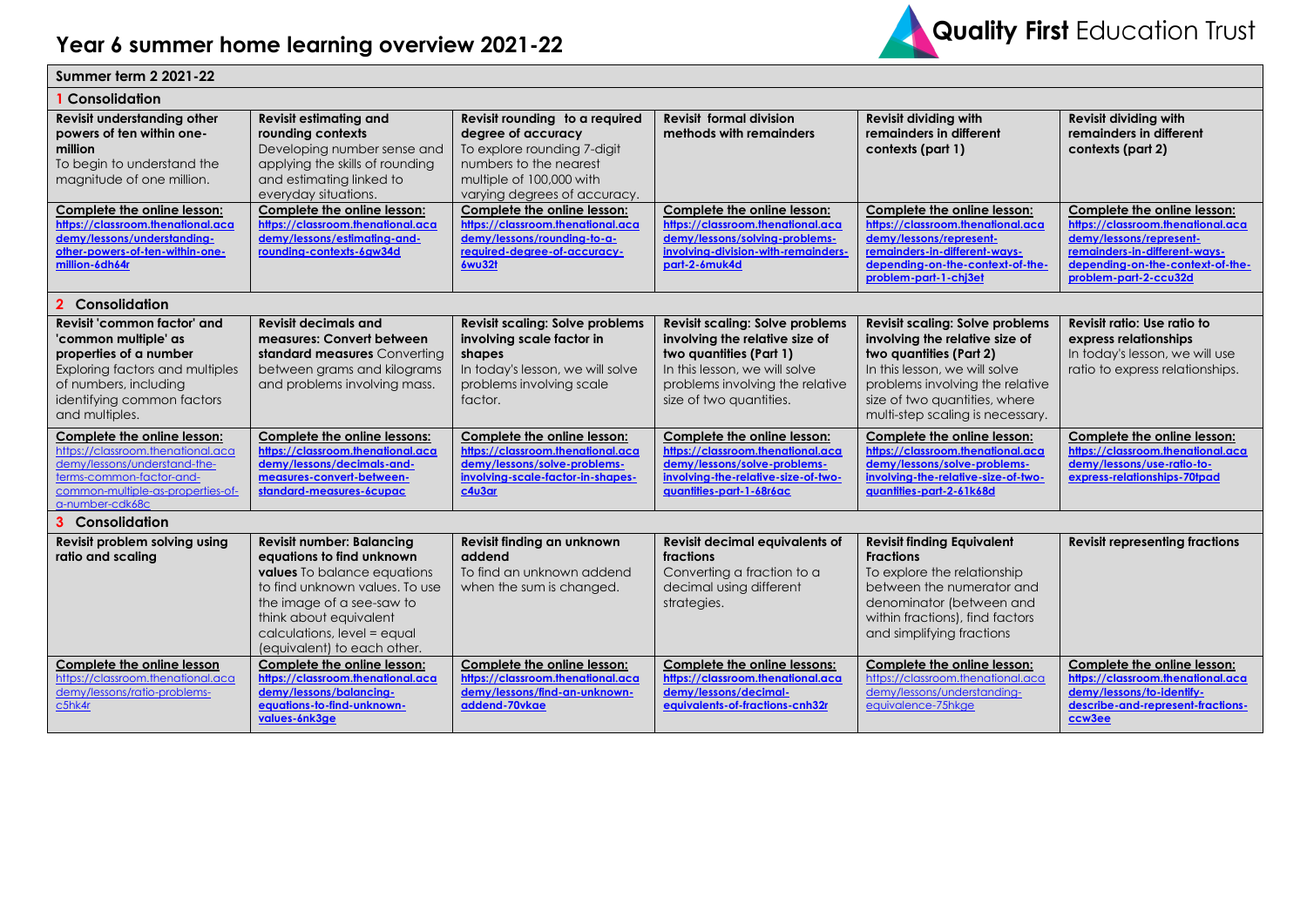

| Consolidation                                                                                                                                                                                              |                                                                                                                                                                                                                   |                                                                                                                                                                                                               |                                                                                                                                                                                                          |                                                                                                                                                                                                                                                                                |                                                                                                                                                                                                  |  |  |
|------------------------------------------------------------------------------------------------------------------------------------------------------------------------------------------------------------|-------------------------------------------------------------------------------------------------------------------------------------------------------------------------------------------------------------------|---------------------------------------------------------------------------------------------------------------------------------------------------------------------------------------------------------------|----------------------------------------------------------------------------------------------------------------------------------------------------------------------------------------------------------|--------------------------------------------------------------------------------------------------------------------------------------------------------------------------------------------------------------------------------------------------------------------------------|--------------------------------------------------------------------------------------------------------------------------------------------------------------------------------------------------|--|--|
| <b>Recap comparing fractions</b><br>less than 1                                                                                                                                                            | <b>Recap fractions greater than 1</b>                                                                                                                                                                             | <b>Revisit addition and</b><br>subtraction of fractions                                                                                                                                                       | <b>Revisit fractions: Multiply and</b><br>divide with improper fractions<br>In today's lesson, we will learn<br>strategies for multiplying and<br>dividing with mixed numbers<br>and improper fractions. | <b>Revisit fractions: Solve</b><br>fraction problems with the four<br>operations<br>In today's lesson, we will revise<br>calculating with fractions using<br>the four operations and then<br>apply this to word problems.                                                      | <b>Revisit fractions: Fractions</b><br>problem solving<br>To solve fraction problems<br>relating to shape, including<br>calculating the perimeter and<br>finding missing lengths.                |  |  |
| Complete the online lesson:<br>https://classroom.thenational.aca<br>demy/lessons/compare-fractions-<br>less-than-one-c4ukcc                                                                                | Complete the online lesson:<br>https://classroom.thenational.aca<br>demy/lessons/compare-fractions-<br>greater-than-one-c8vkgr                                                                                    | <b>Complete the online lessons:</b><br>https://classroom.thenational.aca<br>demy/lessons/add-fractions-<br>cnk3ar<br>Then:<br>https://classroom.thenational.aca<br>demy/lessons/subtract-fractions-<br>6hh66r | Complete the online lesson:<br>https://classroom.thenational.aca<br>demy/lessons/fractions-multiply-<br>and-divide-with-improper-<br>fractions-74tk8c                                                    | Complete the online lesson:<br>https://classroom.thenational.aca<br>demy/lessons/fractions-solve-<br>fraction-problems-with-the-four-<br>operations-cark0d                                                                                                                     | Complete the online lesson:<br>https://classroom.thenational.aca<br>demy/lessons/fractions-problem-<br>solving-c9k38d                                                                            |  |  |
| <b>5</b> Consolidation                                                                                                                                                                                     |                                                                                                                                                                                                                   |                                                                                                                                                                                                               |                                                                                                                                                                                                          |                                                                                                                                                                                                                                                                                |                                                                                                                                                                                                  |  |  |
| <b>Revisit comparing Fractions</b><br><b>Greater Than One</b><br>To explore improper fractions<br>and mixed numbers, including<br>converting between the two.                                              | <b>Revisit comparing and</b><br>classifying triangles<br>To compare and classify<br>triangles, looking at how to<br>recognise the different types<br>of triangles and the sum of the<br>angles in a triangle.     | <b>Revisit comparing and</b><br>classifying quadrilaterals<br>In this lesson, we will classify<br>different types of quadrilateral<br>and learn about the sum of<br>their internal angles.                    | Revisit finding unknown angles<br>in triangles<br>To represent the angles in a<br>triangle pictorially and<br>algebraically before learning<br>how to calculate missing<br>angles.                       | Revisit finding the value of<br>missing angles in<br>quadrilaterals To represent the<br>angles in a quadrilateral<br>pictorially and algebraically<br>before learning how to<br>calculate missing angles.                                                                      | <b>Revisit coordinates and</b><br>shapes: To solve practical<br>problems involving circles<br>To identify relationships<br>between circle parts and then<br>solve problems involving<br>circles. |  |  |
| Complete the online lesson:<br>https://classroom.thenational.aca<br>demy/lessons/compare-fractions-<br>greater-than-one-c8vkgr                                                                             | Complete the online lesson:<br>https://classroom.thenational.aca<br>demy/lessons/compare-and-<br>classify-triangles-6mu6at                                                                                        | Complete the online lesson:<br>https://classroom.thenational.aca<br>demy/lessons/compare-and-<br>classify-quadrilaterals-71h38c                                                                               | Complete the online lesson:<br>https://classroom.thenational.aca<br>demy/lessons/find-unknown-<br>angles-in-triangles-6tgkcd                                                                             | Complete the online lesson:<br>https://classroom.thenational.aca<br>demy/lessons/find-the-value-of-<br>missing-angles-in-quadrilaterals-<br>cdak0r                                                                                                                             | Complete the online lesson:<br>https://classroom.thenational.aca<br>demy/lessons/coordinates-and-<br>shapes-to-solve-practical-<br>problems-involving-circles-68u36d                             |  |  |
| <b>6</b> Consolidation                                                                                                                                                                                     |                                                                                                                                                                                                                   |                                                                                                                                                                                                               |                                                                                                                                                                                                          |                                                                                                                                                                                                                                                                                |                                                                                                                                                                                                  |  |  |
| Revisit geometry: Find the<br>value of missing angles<br>Deepening understanding of<br>angles by applying your<br>understanding to find and<br>calculate missing angles within<br>diagrams and 2-D shapes. | <b>Revisit decimals and</b><br>measures: Convert standard<br><b>lengths</b><br>In today's lesson, we will<br>convert between standard<br>units of length - millimetres,<br>centimetres, metres and<br>kilometres. | Revisit problem solving with<br>decimal amounts<br>To solve problems with<br>decimals through bar models<br>in a variety of real life<br>contexts, converting units of<br>measurement where<br>appropriate.   | Revisit problem solving,<br>including converting measures<br>To investigate word problems<br>that challenge us to convert<br>between various units of<br>measures previously covered<br>in the unit.     | <b>Revisit negative numbers</b><br>through co-ordinates: Solving<br>practical coordinate problems<br>(Part 2) In today's lesson, we<br>will use the general rules that<br>we learnt in lesson four of this<br>unit to solve more complex<br>problems involving<br>coordinates. | Revisit algebra: Expressing<br>missing numbers algebraically<br>In this lesson we will be finding<br>the unknown values in<br>algebraic expressions.                                             |  |  |
| Complete the online lesson:<br>https://classroom.thenational.aca<br>demy/lessons/find-the-value-of-<br>missing-angles-6cr3ie                                                                               | <b>Complete the online lessons:</b><br>https://classroom.thenational.aca<br>demy/lessons/decimals-and-<br>measures-convert-standard-<br>lengths-60tkad                                                            | Complete the online lesson:<br>https://classroom.thenational.aca<br>demy/lessons/problem-solving-<br>with-decimals-in-context-60u3ad                                                                          | Complete the online lesson:<br>https://classroom.thenational.aca<br>demy/lessons/solving-problems-<br>involvina-various-units-of-<br>measure-68v3ae                                                      | Complete the online lesson:<br>https://classroom.thenational.aca<br>demy/lessons/solving-practical-<br>coordinate-problems-part-2-<br>6hh34e                                                                                                                                   | Complete the online lesson:<br>https://classroom.thenational.aca<br>demy/lessons/expressing-missing-<br>numbers-algebraically-ccwpcc                                                             |  |  |